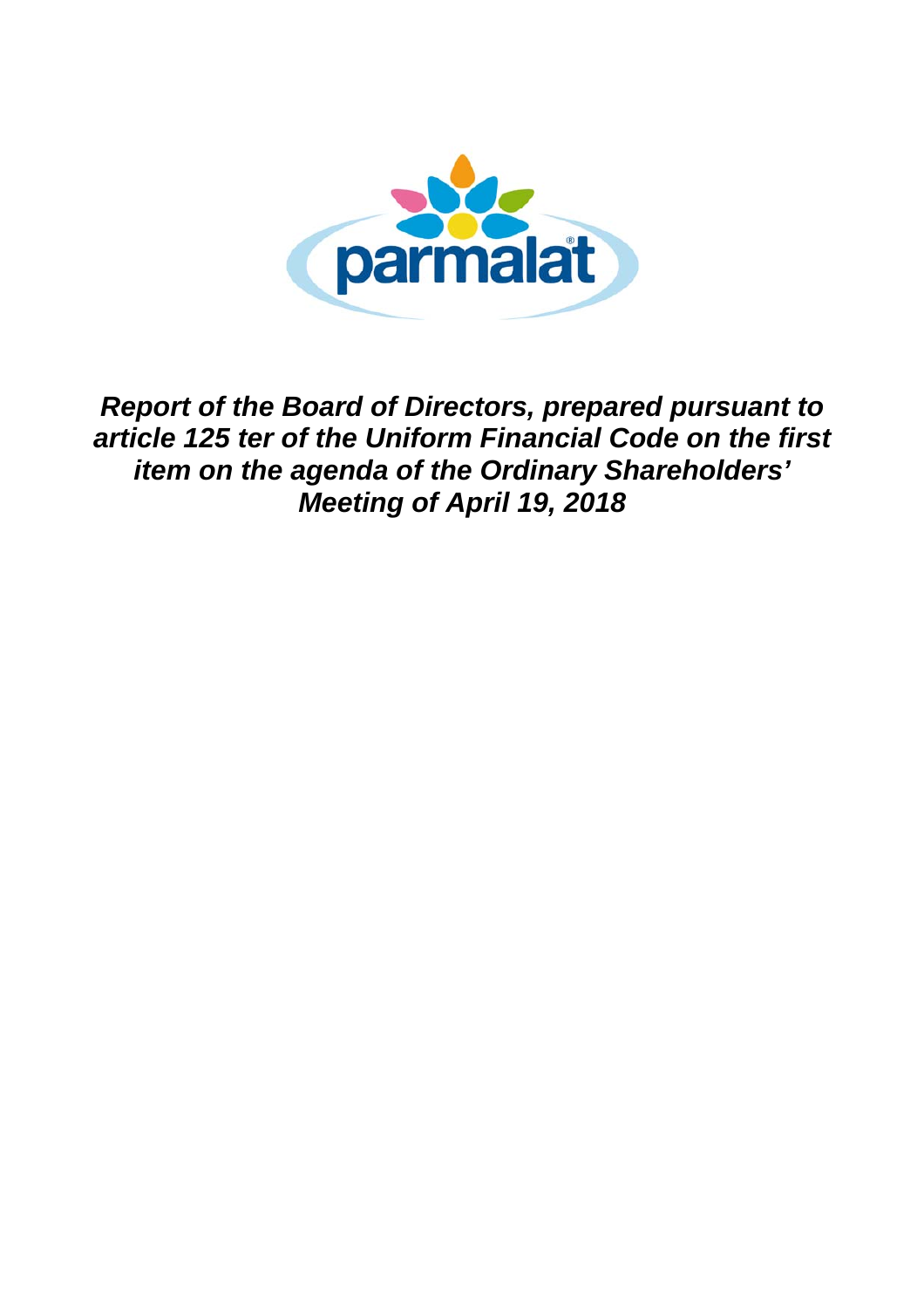Report of the Board of Directors on the *first item* on the agenda of the Ordinary Shareholders' Meeting:

- Financial statements of Parmalat S.p.A. at December 31, 2017 and appropriation of the year's net profit; pertinent and related resolutions. Presentation of the consolidated financial statements at December 31, 2017. Reports of the Board of Directors, the Board of Statutory Auditors and the Independent Auditors.